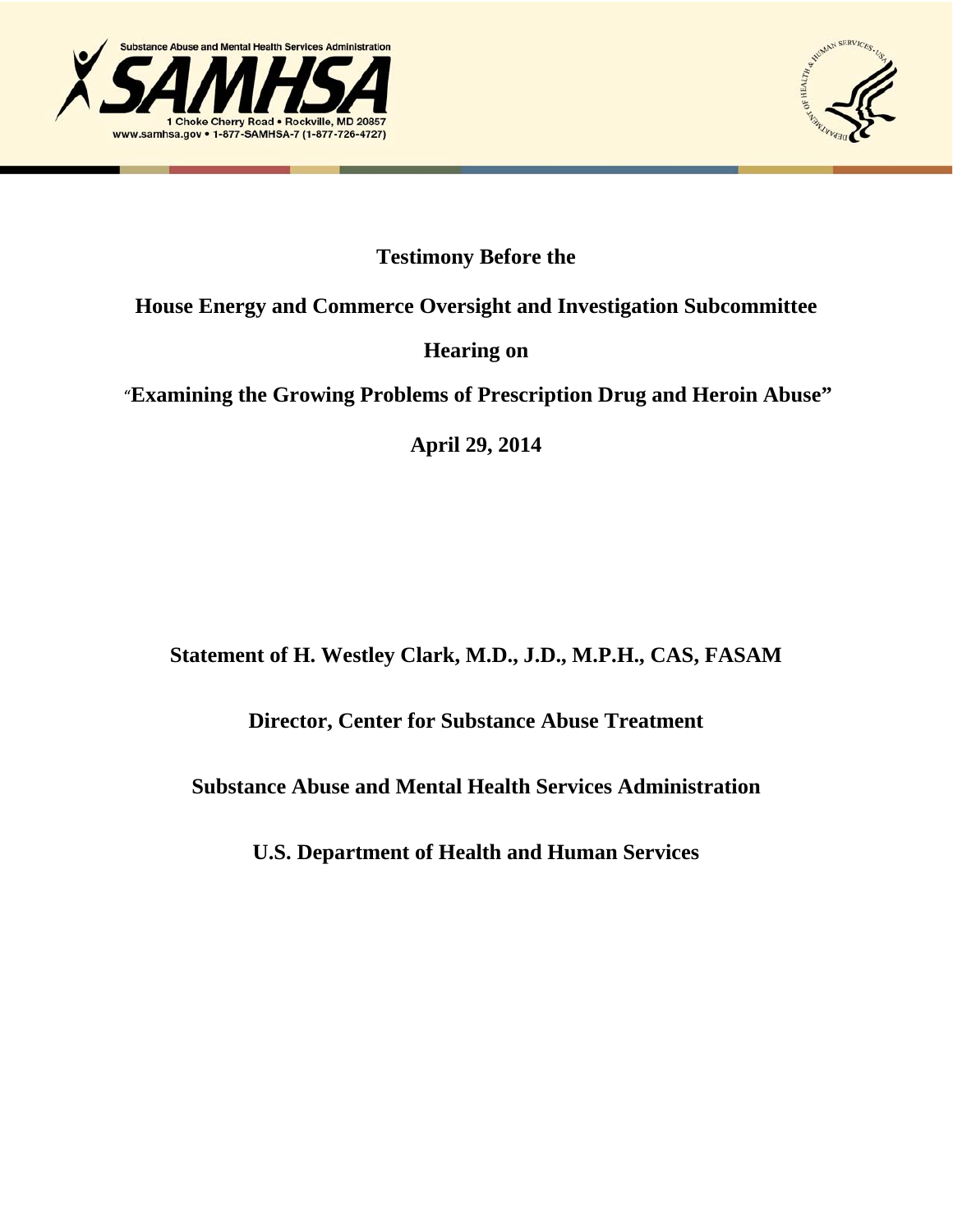Good morning Chairman Murphy, Ranking Member DeGette, and distinguished members of the Energy and Commerce Oversight and Investigation Subcommittee. My name is Dr. H. Westley Clark, and I am the Director of the Center for Substance Abuse Treatment within the Substance Abuse and Mental Health Services Administration (SAMHSA), an agency of the Department of Health and Human Services (HHS). I am pleased to address SAMHSA's role in preventing nonmedical use of prescription opioids, and treating individuals who abuse or misuse prescription opioids and heroin.

#### **SAMHSA's Role**

SAMHSA was established in 1992 and is directed by the Congress to effectively target substance abuse and mental health services to the people most in need of them, and to translate research in these areas more effectively and more rapidly into the general health care system. SAMHSA's mission is to reduce the impact of substance abuse and mental illness on America's communities. SAMHSA strives to create awareness that:

- Behavioral health is essential for health;
- Prevention works:
- Treatment is effective; and
- People recover from mental and substance use disorders.

SAMHSA serves as a national voice on mental health and mental illness, substance abuse, and behavioral health systems of care. It coordinates behavioral health surveillance to better understand the impact of substance abuse and mental illness on children, adults, and families, as well as the costs associated with treatment. SAMHSA helps to ensure dollars are invested in evidence-based and data-driven programs and initiatives that result in improved health and resilience.

SAMHSA applies strategic, data-driven solutions to field-driven priorities. To this end, SAMHSA helps states, territories, and tribes build and improve basic and proven practices and system capacity by encouraging innovation, supporting more efficient approaches, and incorporating research-based programs and best practices into funded programs so they can produce measureable results. In addition, SAMHSA's longstanding partnerships with other Federal agencies, Tribal governments, systems, national stakeholders, and the public have uniquely positioned SAMHSA to collaborate and coordinate across multiple program areas, collect best practices and develop expertise around behavioral health services, and, understand and respond to the full breadth of the behavioral health needs of children, individuals and families across the country.

Substance abuse, substance use disorders, poor emotional health, and mental illnesses take a toll on individuals, families, and communities. These conditions cost lives and productivity, and strain families and resources in the same way as untreated physical illnesses. SAMHSA works to focus the Nation's attention on these preventable and treatable problems.

The challenges of the non-medical use of prescription opioids as well as heroin abuse are complex issues that require epidemiological surveillance, distribution chain integrity,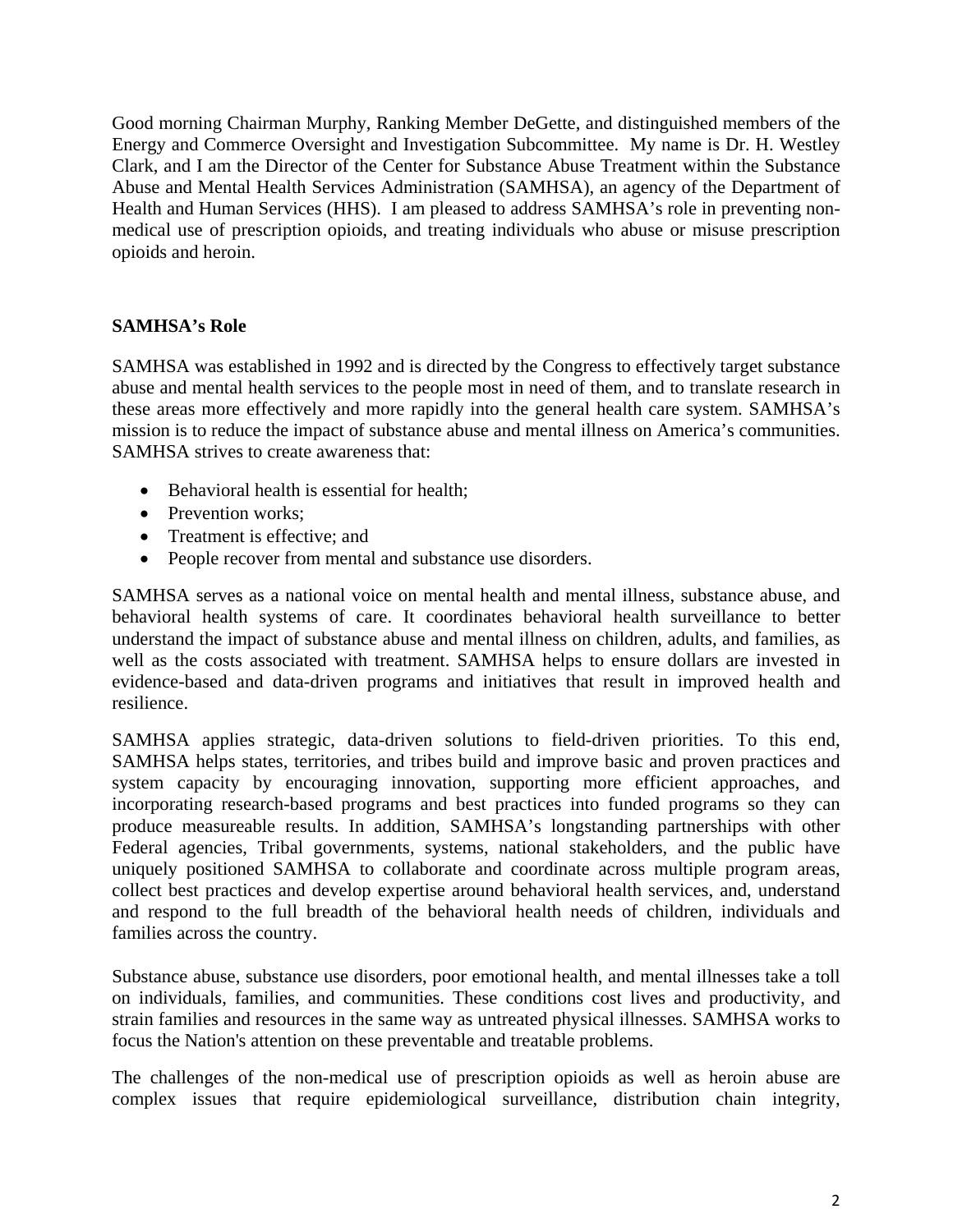interventions, prescriber education, access to effective treatment services, and further research. No organization or agency can address the problem alone; a coordinated response is required. The Federal Government, medical partners, public health administrators, state governments, and community organizations all are needed to implement educational outreach and intervention strategies targeted to a range of discrete audiences, including physicians, pharmacists, patients, educators, parents, high school and college students, adults at high risk, older adults, and many others. Outreach to physicians as well as pharmacists needs to be complemented by education, screening, intervention, and treatment services for those misusing or abusing opioids.

SAMHSA's strategy to reduce the non-medical use of prescription opioids as well as heroin use and to assist individuals who misuse or abuse these drugs is in alignment with the Office of National Drug Control Policy's (ONDCP) four-part strategy: education for prescribers, patients, and the public; prescription monitoring; safe drug disposal; and effective enforcement. SAMHSA works across HHS through the Behavioral Health Coordinating Committee's Prescription Drug Abuse Subcommittee. As a result, SAMHSA has partnerships with the Centers for Disease Control and Prevention (CDC), the Food and Drug Administration (FDA), the National Institutes of Health, the Centers for Medicare  $\&$ Medicaid Services, the Office of the National Coordinator for Health Information Technology (ONC), the Office of the Assistant Secretary for Health, and the Office of the Assistant Secretary for Planning and Evaluation aimed at preventing and treating the nonmedical use of prescription drugs. SAMHSA is also represented on the ONDCP Interagency Workgroup on Prescription Drug Abuse.

#### **What the Current Data Show**

According to the 2012 National Survey of Drug Use and Health (NSDUH), which SAMHSA conducts annually, 6.8 million people (aged 12 and older) reported nonmedical use of psychotherapeutics during the past month.<sup>1</sup> That equals 2.6 percent of the U.S. population. In addition, 335,000, or 0.1 percent of the population, reported past month use of heroin. Although the total number reporting heroin use is significantly lower than reported nonmedical use of psychotherapeutics, the numbers have been increasing fairly steadily since 2007 -- both for past month use, as well as past year use. In fact, past month heroin use has more than doubled in six years, going from 161,000 in 2007 to 335,000 in 2012.<sup>2</sup>

<sup>1</sup> Substance Abuse and Mental Health Services Administration, *Results from the 2012 National Survey on Drug Use and Health: Summary of National Findings*, NSDUH Series H-46, HHS Publication No. (SMA) 13-4795. Rockville, MD: Substance Abuse and Mental Health Services Administration, 2013.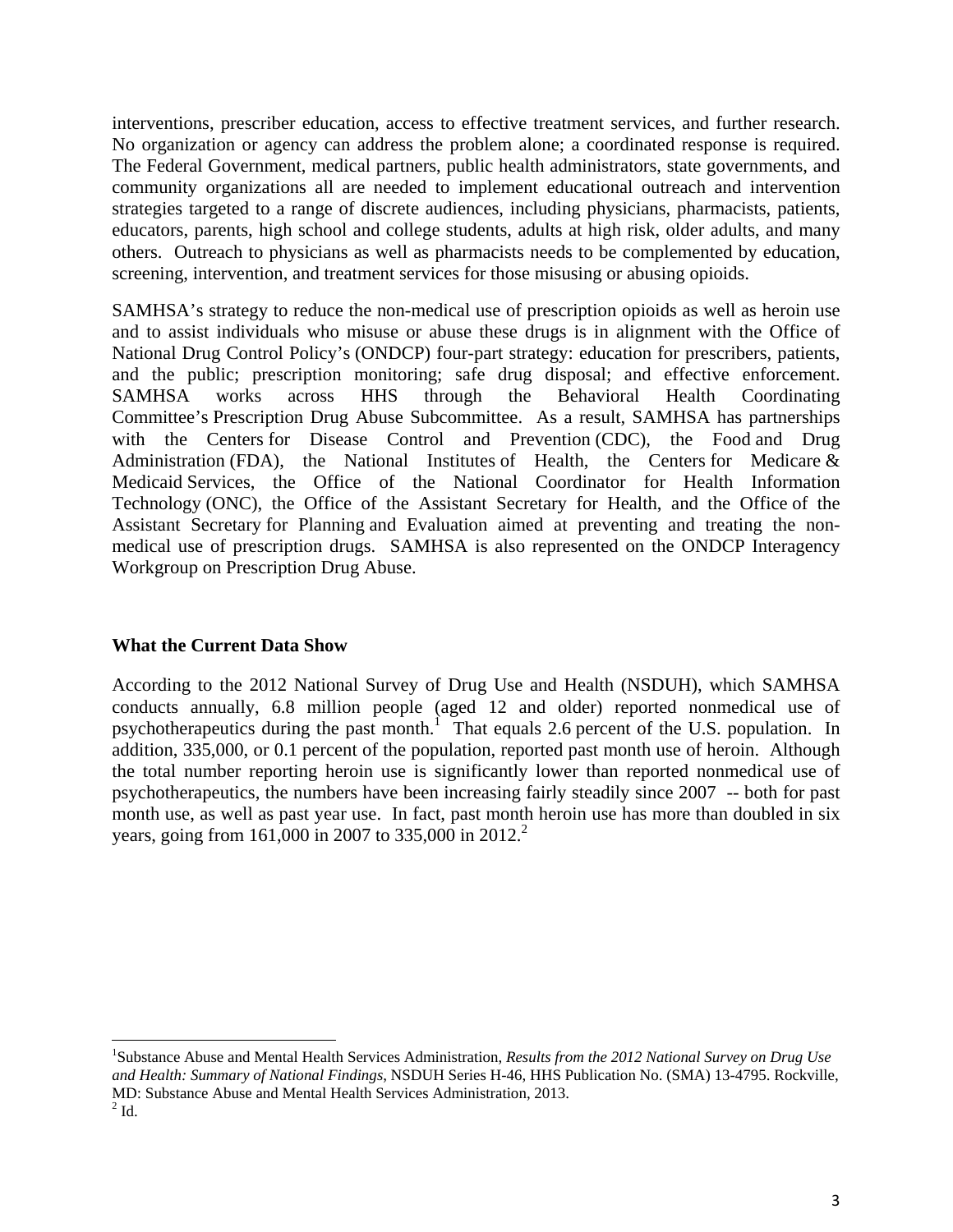

#### **Preventing Opioid and Heroin Misuse and Abuse**

SAMHSA prevention programs address opioid abuse. In fact, preventing and reducing the nonmedical use of prescription drugs are specific goals of SAMHSA's Prevention of Substance Abuse and Mental Illness Strategic Initiative.

The Strategic Prevention Framework - Partnerships for Success (SPF-PFS) grant program, one of SAMHSA's prevention initiatives, requires grantees to build capacity in communities of high need to address one or both of two national priorities: underage drinking among persons aged 12- 20 and prescription drug misuse and abuse among persons aged 12-25. Also, the Fiscal Year (FY) 2014 Request for Application for the SPF-PFS program alerts applicants that they can choose a third area of focus which may include preventing and reducing heroin abuse. In addition, the President's FY 2015 Budget proposes a new \$10 million initiative to combat the non-medical use of prescription drugs, "The Strategic Prevention Framework Rx," for the prevention of prescription drug misuse and abuse in high-priority age groups (including youngand middle-aged adults) through education and prevention. This new program is to be implemented in collaboration with the CDC's prescription drug abuse efforts.

SAMHSA also supports the "Not Worth the Risk, Even If It's Legal" education campaign, which encourages parents to talk to their teens about preventing prescription drug abuse. Another educational program, "Prevention of Prescription Abuse in the Workplace," is designed to support workplace-based prevention of misuse and abuse of prescription drugs for employers, employees, and their families.

In addition, SAMHSA recognizes the significant role of the states and jurisdictions in meeting the challenge of substance abuse. Therefore, SAMHSA has indicated to states and jurisdictions that Substance Abuse Prevention and Treatment Block Grant (SABG) primary set-aside funds may be utilized to support overdose prevention education and training.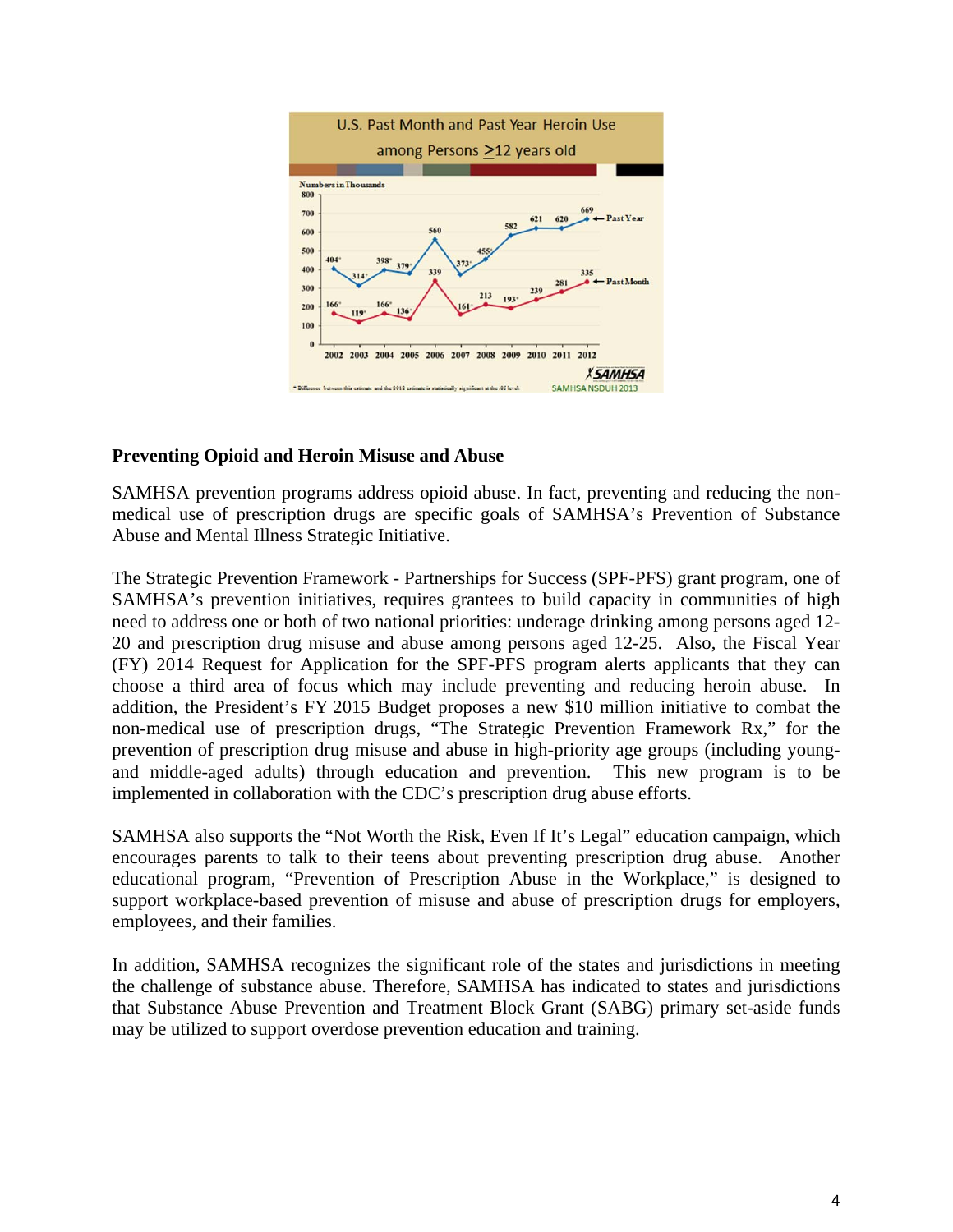Finally, SAMHSA's third National Prevention Week (May 18-24) is dedicated to increasing public awareness of substance abuse and mental health issues. The activities scheduled for May  $20<sup>th</sup>$  are specifically dedicated to the prevention of prescription drug abuse and marijuana use.

### **Prescriber Education**

The high degree of diversion of prescription medications is also of great concern. According to 2011-2012 NSDUH data, 69 percent of those who used pain relievers non-medically in the past year obtained them from a friend or relative.<sup>3</sup> About 82 percent of those relatives or friends obtained their medications from one doctor.

A recent study using NSDUH data studied the different sources used by low-risk opioid users versus high-risk users. The lowest-use/lowest-risk group, which made up 63.9 percent of the sample group, obtained opioids from multiple sources. However, the highest-risk/highest-use group of opioid users was more likely to obtain opioids from a physician's prescription or from a drug dealer than were the other two user/risk groups.<sup>4</sup> Therefore, education must be directed toward physicians and prescribers, as well as communities – and must address the cultural phenomena surrounding medication sharing.

SAMHSA has developed a series of medical education courses designed to help physicians provide appropriate pain management while minimizing the risk of pain medication abuse. Although these courses focus on pain medications, they teach skills that apply to all medications that can be abused. In addition, SAMHSA has partnered with Boston University School of Medicine and the Massachusetts Board of Medicine to develop a series of online courses on prescribing for pain. The courses are available 24/7 to any physician or other health care provider in any state, at no cost. More than 25,000 certificates of completion have been issued since the inception of this program. In a follow-up survey of the 2012 course, more than 76 percent of the respondents said they either have changed the way they practice or are in the process of making such changes as a result of what they learned. SAMHSA also offers live Continuing Medical Education courses in partnership with state health departments, medical societies, medical licensing boards, medical schools, and state Prescription Drug Monitoring Programs (PDMPs). In addition, SAMHSA has developed special courses for the Indian Health Service, community health centers, and U.S. military hospitals. More than nine thousand physicians and other health professionals have completed a live course offered at one of 50 sites in 28 states.

SAMHSA supports training in the use of buprenorphine for the treatment of opioid substance use disorders via the Physician Clinical Support System for Medication Assisted Treatment (PCSS-MAT). Training is available via live in person, live on-line and recorded modules accessible at

<sup>3</sup> Substance Abuse and Mental Health Services Administration, *Results from the 2012 National Survey on Drug Use and Health: Summary of National Findings*, NSDUH Series H-46, HHS Publication No. (SMA) 13-4795. Rockville, MD: Substance Abuse and Mental Health Services Administration, 2013.

<sup>&</sup>lt;sup>4</sup> Jones, C.M., PharmD, MPH; Paulozzi, L.J., MD, MPH; Mack, KA, PhD (3/4/2014), Sources of prescription opioid pain relievers by frequency of past-year nonmedical use: United States, 2008-2011, JAMA Internal Medicine. Retrieved from http://archinte.jamanetwork.com/ by a Health Services Research Library User on 03/21/2014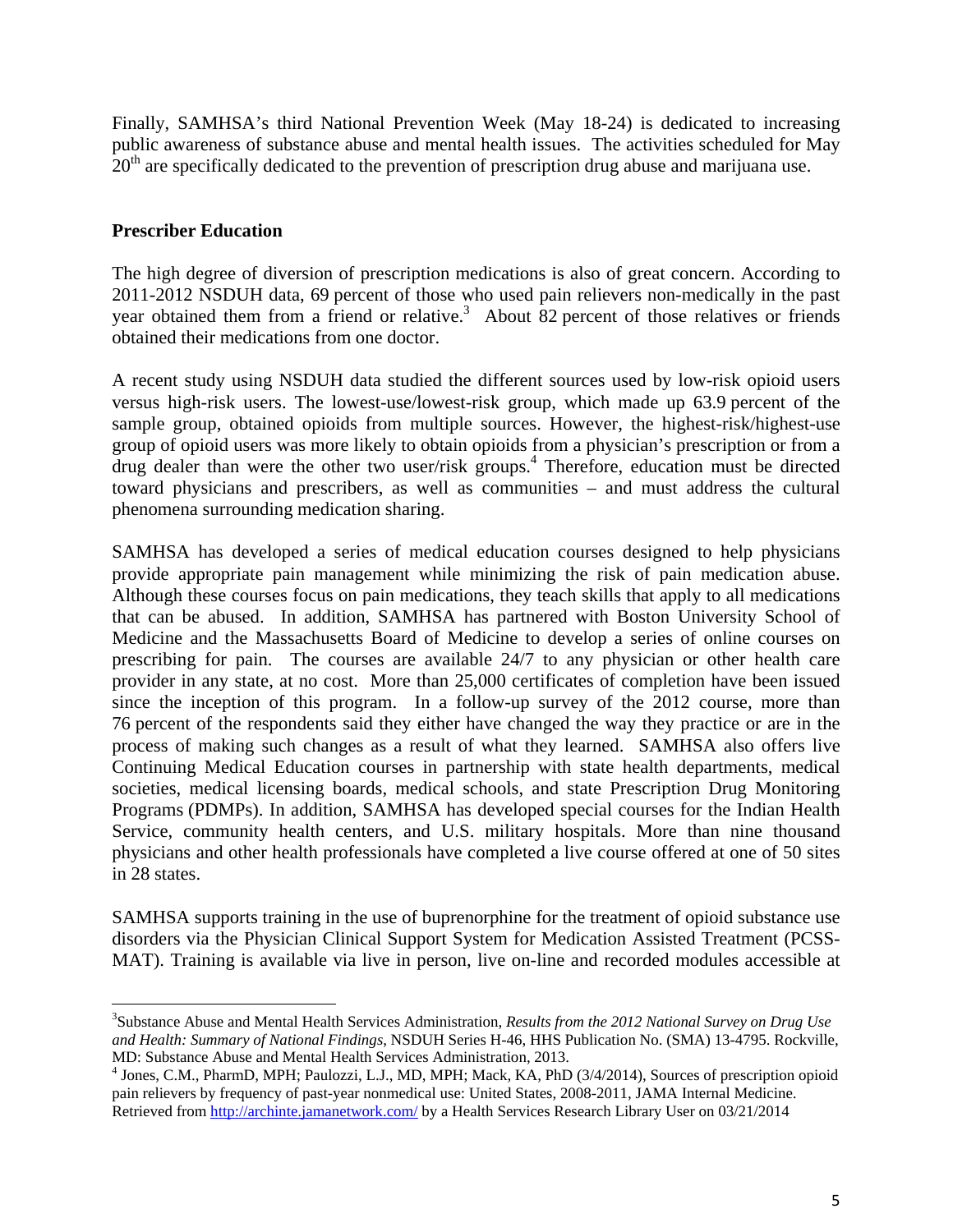any time. This same support system provides a variety of training opportunities on more advanced topics related to medication assisted treatment with buprenorphine to physicians and other health professionals. An important feature of PCSS-MAT is the mentorship it provides for individuals entering the field of addiction treatment with buprenorphine.

SAMHSA also funds the Prescribers' Clinical Support System for Opioid Therapies (PCSS-O). PCSS-O is a collaborative project led by American Academy of Addiction Psychiatry with the six other leading medical societies. Program tools focus on the safe use of opioids in treatment of pain, including training on how to recognize non-medical, abuse, and dependence in those with pain. PCSS-O has also introduced an iPhone Application that brings together evidencebased resources that are currently available to clinicians in safe and effective use of these medications.

### **Prescription Drug Monitoring Programs**

In 2011, SAMHSA initiated the Enhancing Access to PDMPs Project to improve access to PDMPs and to reduce prescription drug abuse, misuse and overdose in the United States. The project is funded by SAMHSA and managed by ONC in collaboration with SAMHSA, CDC, and ONDCP. Pilot programs have tested new ways to integrate and provide clinicians access to PDMP data, including connecting through a Health Information Exchange (HIE) and looking at how data can be sent in near real-time from a pharmacy to the PDMP. The program also focuses on creating and disseminating messaging to PDMP stakeholders, especially prescribers and dispensers. The current phase of the project launched in October 2013 and focuses on bringing together PDMP and Health IT stakeholders to establish a standardized approach to retrieving prescription drug data from PDMPs and delivering that data to health IT systems for authorized health care providers to use to inform clinical decision-making.

SAMHSA's Cooperative Agreements for Electronic Health Record (EHR) and Prescription Drug Monitoring Program (PDMP) Data Integration and Interoperability Expansion awarded funds in FY 2013 to seven states to integrate their PDMPs into EHRs and other health information technology systems. The purpose is to increase the use of PDMPs by facilitating the secure and timely transmission of prescription drug information to prescribers, dispensers, and other entities. The major goals of the program are: (1) to improve the quality of prescription drug information available to healthcare providers by integrating PDMP data into existing technologies (e.g. EHRs, HIEs); and (2) support real-time access to prescription drug information by integrating PDMP data into existing clinical workflows. Additionally, for the first cohort grantees, they are required to strengthen state PDMPs by increasing interoperability between states.

#### **Treatment of Individuals with Prescription Opioid and Heroin Addiction**

The abuse and misuse of opioids is a complex issue. The challenge cannot be met unless those needing treatment receive it. However, according to the 2012 NSDUH, only 10.8 percent of persons (12 and older) who needed treatment for a drug or alcohol use problem received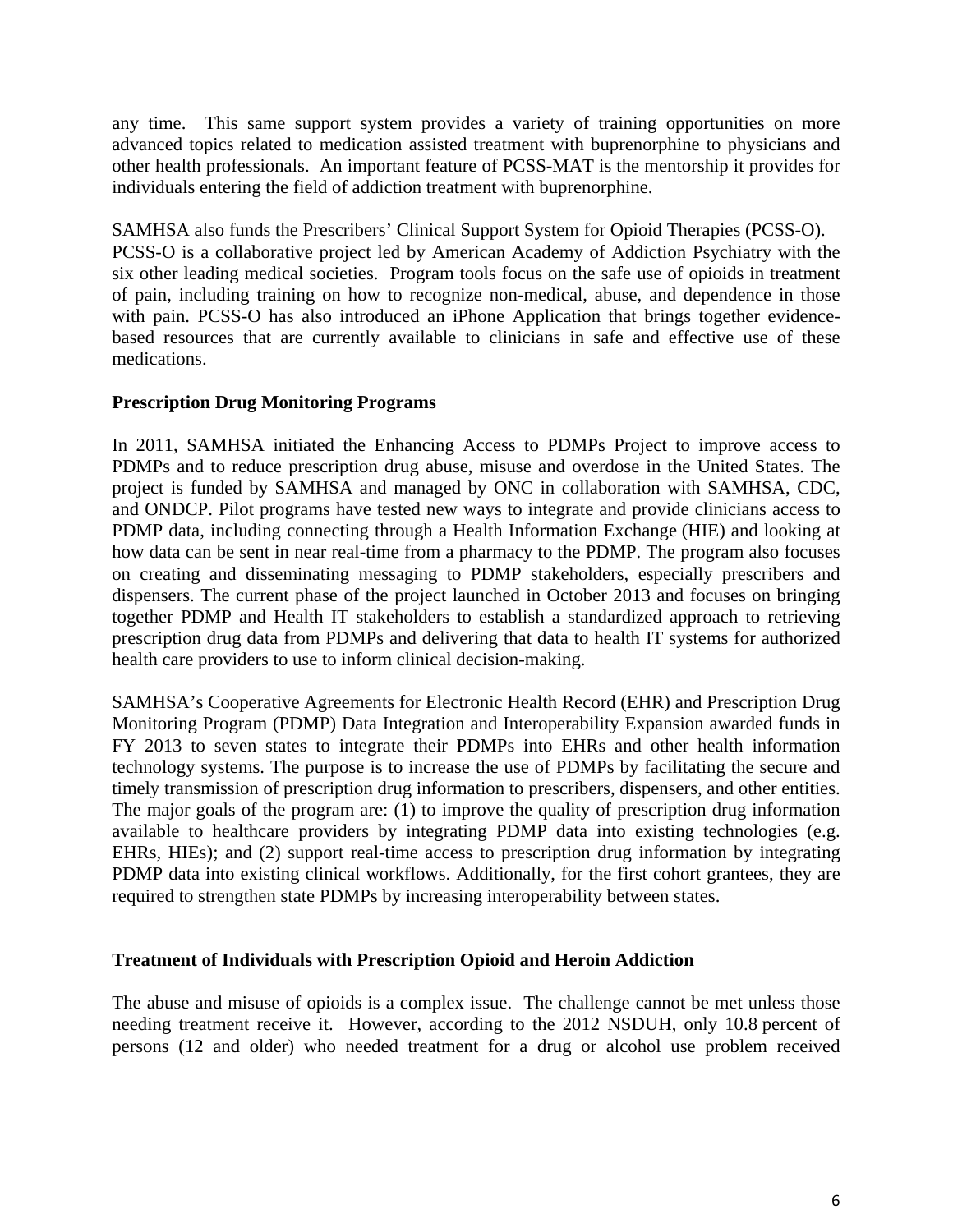treatment at a specialty facility.<sup>5</sup> The challenge cannot be met unless those needing treatment receive it. However, according to the 2012 NSDUH, only 10.8 percent of persons (12 and older) who needed treatment for a drug or alcohol use problem received treatment at a specialty facility.<sup>6</sup>

Of all the barriers reported to receipt of treatment, the largest is the lack of recognition that treatment is needed. The 2012 NSDUH data show that 94.6 percent of those identified as needing treatment for dependence or abuse of an illicit drug did not receive that treatment because they did not feel they needed it.<sup>7</sup> Another 3.7 percent felt they needed treatment but still did not seek it. And, even for those who seek treatment there are significant barriers. Foremost among those barriers are lack of health coverage and inability to pay for treatment– reported by NSDUH at 48.3 percent in 2012.<sup>8</sup> These data, however, were collected before the Marketplaces established by the Affordable Care Act were opened and before most states that are choosing to expand Medicaid did so. Of those respondents who indicated they had not sought treatment, 17.4 percent were worried that treatment might have a negative effect on their jobs or might cause their neighbors or communities to have a negative opinion of them. Other barriers reported included not knowing where to go for treatment (8.9 percent), not having any or convenient transportation (8.2 percent), and not having the time  $(7.1 \text{ percent})$ .

SAMHSA's Treatment Episode Data Set tracks substance abuse treatment admissions and discharges at facilities that receive public funding. Of the 1.8 million admissions to treatment (aged 12 and older) reported by TEDS in 2011, 465,000 (or 25 percent) involved opioids as the primary substance of abuse.<sup>10</sup> An additional  $117,000$  admissions involved opioids as the secondary or tertiary substance of abuse. Three and a half percent of those served by SAMHSA's substance abuse treatment grant programs report heroin as their primary substance of abuse at intake. Although this figure may appear low, heroin is the fourth most reported drug – after alcohol, marijuana, and cocaine. An estimated 7.7 percent report abuse of a wide range of psychotherapeutics, including benzodiazepines, Oxycontin/oxycodone, Percocet, morphine, barbiturates, etc. This number represents an increase in primary opioid admissions from 2001, when they represented 18 percent. Heroin represented 88 percent of all primary opioid admissions in 2001 but declined to 60 percent in 2011. Admissions for primary heroin abuse were fairly steady over this time period -- representing 16 percent of total admissions (aged 12 and older) in 2001 and 15 percent in 2011. However, an increase in primary heroin admissions has occurred between 2007 and 2011, following a previous decline. Primary admissions for other opioids (including pain relievers and misused methadone) increased from two percent in 2001 to 10 percent in 2011. Those admitted to treatment for injection heroin use reported that they had

 $\mathrm{^{7}\mathrm{Id}.}$ 

 ${}^{8}$ Id.

 $^{9}$ Id.

<sup>&</sup>lt;sup>10</sup>Substance Abuse and Mental Health Services Administration, Center for Behavioral Health Statistics and Quality. *Treatment Episode Data Set (TEDS): 2001-2011. National Admissions to Substance Abuse Treatment Services.* BHSIS Series S-65, HHS Publication No. (SMA) 13-4772. Rockville, MD: Substance Abuse and Mental Health Services Administration, 2013.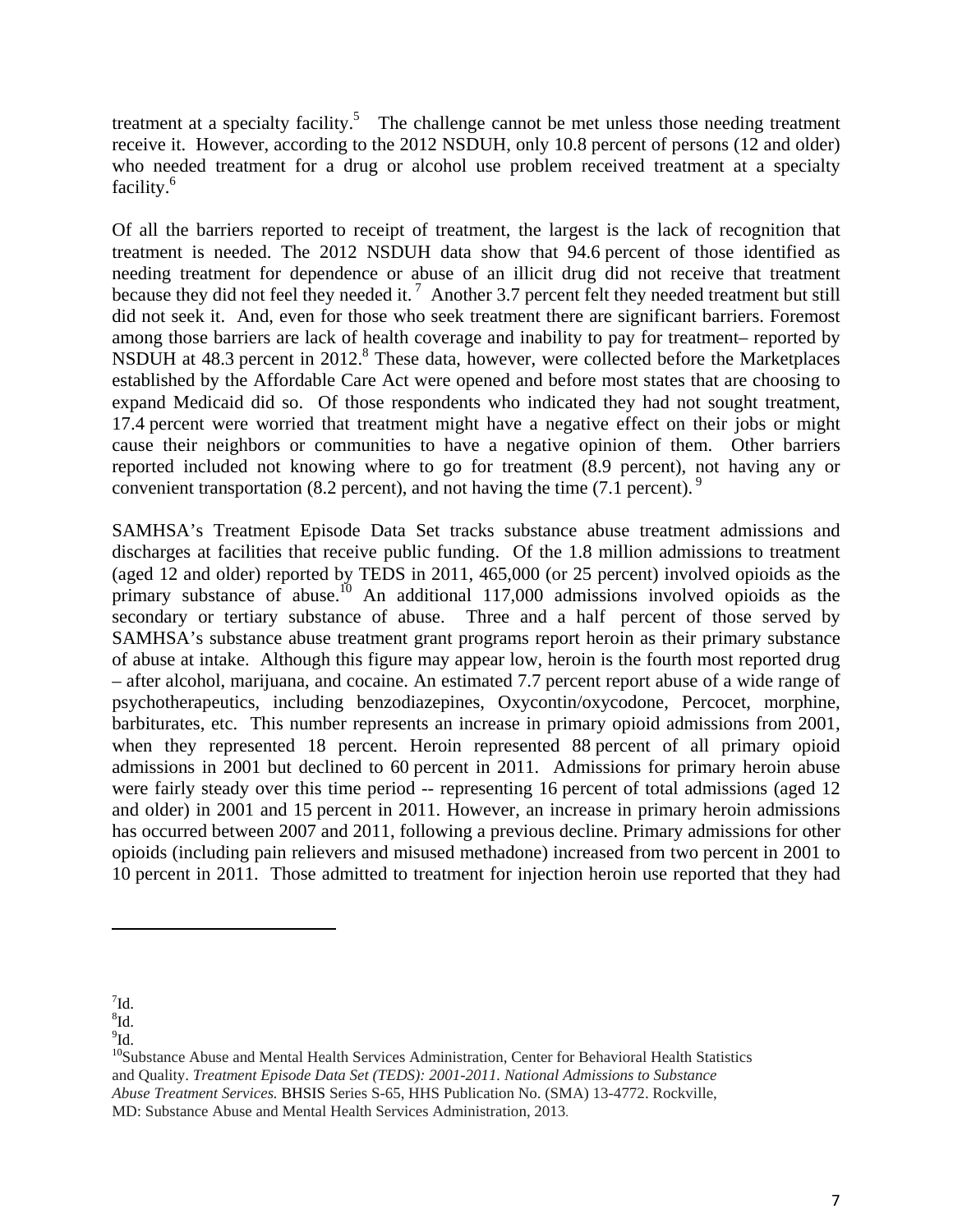been using heroin an average of 9.9 years before first admission. As troubling as this figure is, it is actually down from 2001, when the average of years of use before treatment was twelve.

TEDS data also report that in 2011 a majority of admissions to treatment for heroin and other opioid use reported using an average of two substances. The most reported substances in addition to the primary opioid use were marijuana, alcohol, cocaine, and tranquilizers.<sup>11</sup> According to the NSDUH, in 2012, among the 17 million heavy drinkers aged 12 or older, 31 percent were current drug users. Twenty-three percent of past month cigarette smokers (aged 12 and older) reported current use of an illicit drug, and 40.7 percent of adults with past year substance use disorder had a co-occurring mental illness in 2012. However, of those 8.4 million adults with co-occurring substance use and mental health disorders, only 7.9 percent received both mental health care and specialty substance use treatment. $12$ 

For those addicted to opioids medication-assisted treatment (MAT) is an evidence-based method of treatment.<sup>13</sup> However, TEDS reports that the inclusion of MAT in the management plan for primary heroin admissions declined from 36 percent in 2001 to 27 percent in 2011. This may be attributed to the availability of buprenorphine in the non-specialty treatment setting, from which TEDS data is not collected.

SAMSHA is responsible for overseeing the regulatory compliance of Opioid Treatment Programs (OTPs). OTPs must maintain certification with SAMHSA in order to operate. SAMHSA cooperates with state level and local agencies, the Drug Enforcement Administration and approved accrediting organizations to accomplish this. OTPs provide medication assisted treatment and counseling services for opioid use disorders using either methadone or buprenorphine. OTPs provide these medications directly to their respective patients. Currently there are 1,311 OTPs in operation.

In accordance with Drug Addiction Treatment Act of 2000 (DATA 2000), physicians wishing to treat opioid use disorders with buprenorphine in a practice setting not subject to the regulations which apply to OTPs, such as a private practice or non-OTP treatment program, must request a waiver from SAMHSA. Initially physicians are restricted to treating a maximum of 30 patients at a time. After one year of experience with buprenorphine, physicians may choose to request SAMHSA increase their patient limit to 100. SAMHSA coordinates both of these steps with the DEA. There are currently 26,143 physicians with a waiver to prescribe buprenorphine for opioid dependence. Of these, 7,745 are authorized to treat up to 100 patients. By way of comparison there are currently more than 850,000 physicians registered with the DEA to prescribe controlled

  $^{11}$  Id.

 $12$  Id.

<sup>&</sup>lt;sup>13</sup> Catherine Anne Fullerton, M.D., M.P.H.; Meelee Kim, M.A.; Cindy Parks Thomas, Ph.D.; D. Russell Lyman, Ph.D.; Leslie B. Montejano, M.A., C.C.R.P.; Richard H. Dougherty, Ph.D.; Allen S. Daniels, Ed.D.; Sushmita Shoma Ghose, Ph.D.; Miriam E. Delphin-Rittmon, Ph.D. (2/1/2014), Medication-Assisted Treatment With Methadone: Assessing the Evidence, Psychiatric Services 2014 Vol 65, No. 2; and Catherine Anne Fullerton, M.D., M.P.H.; Meelee Kim, M.A.; Cindy Parks Thomas, Ph.D.; D. Russell Lyman, Ph.D.; Leslie B. Montejano, M.A., C.C.R.P.; Richard H. Dougherty, Ph.D.; Allen S. Daniels, Ed.D.; Sushmita Shoma Ghose, Ph.D.; Miriam E. Delphin-Rittmon, Ph.D. (2/1/2014), Medication-Assisted Treatment With Buprenorphine: Assessing the Evidence, Psychiatric Services 2014 Vol 65, No. 2.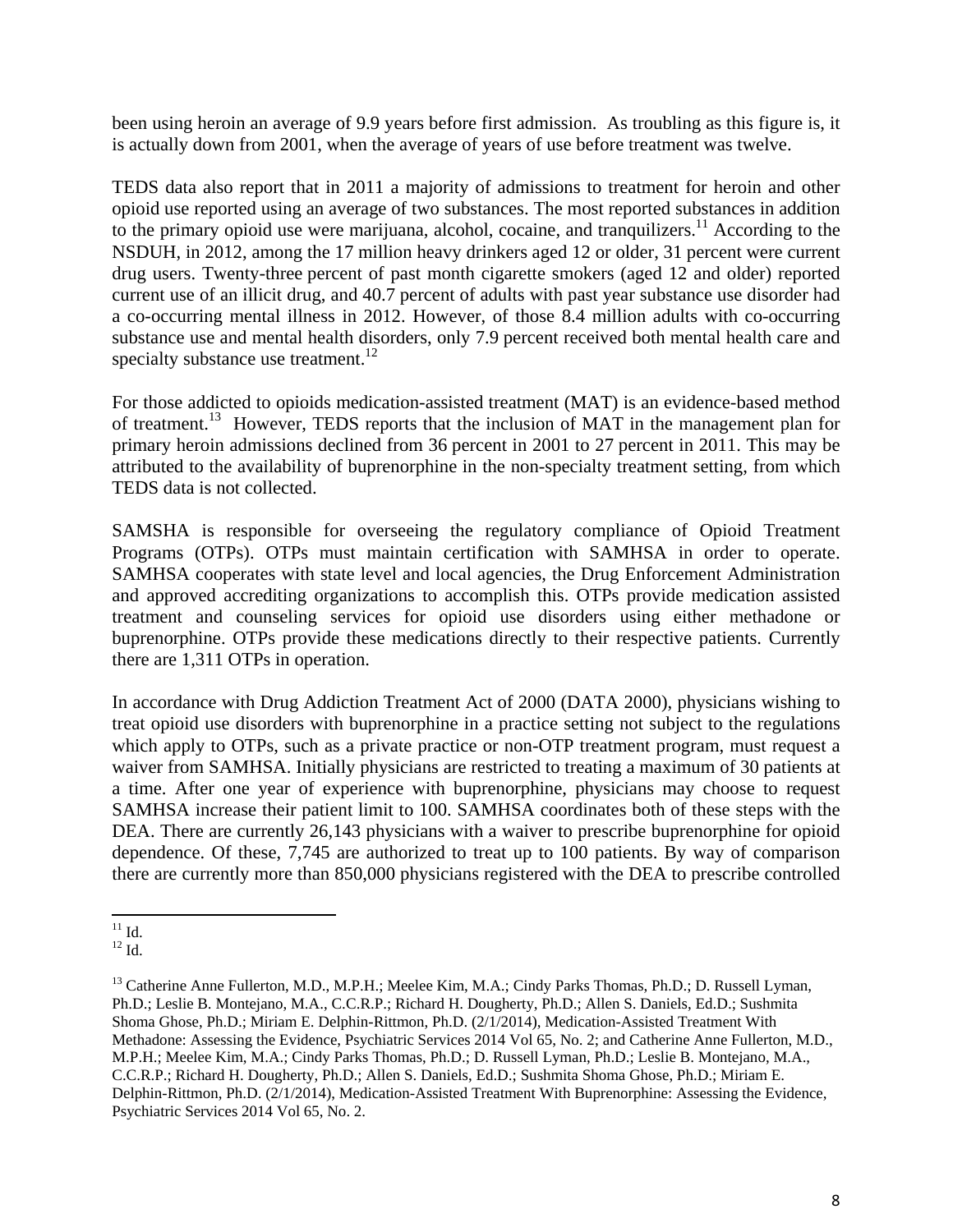substances who are also eligible to seek a waiver allowing them to treat opioid use disorders with buprenorphine in a practice setting not subject to the regulations which apply to OTPs. Nonetheless, the existing complement of waivered physicians treated almost 900,000 patients with buprenorphine/naloxone combination medication in 2012.<sup>14</sup>



One program that has focused activities on clients with opioid addiction is SAMHSA's Pregnant and Postpartum Women's (PPW) initiative. SAMHSA encourages the PPW grantees to accept women with opioid addictions into residential treatment settings, and in recent years many of the PPW treatment providers have begun administering medication-assisted treatment to their clients on-site while the women are closely monitored and provided the medication as clinically appropriate. This allows women to remain in treatment longer, resulting in healthier births.

In SAMHSA's criminal justice programs – including those in the re-entry program – grantees are allowed to use up to 20 percent of their grant awards for medication-assisted treatment, or MAT. SAMHSA's Screening, Brief Intervention and Referral to Treatment (SBIRT) program provides screening for illicit drugs, including heroin and other opioids (including prescription opioid medication abuse). To date, more than two million patients have received screening – with approximately 12 percent receiving a brief intervention, brief treatment, or referral to treatment. Realizing the importance of including behavioral health in medical school curricula, SAMHSA funds the SBIRT Medical Residency training programs. Each of the medical residency grant programs includes prescription opioids and/or pain management/treatment modules. To date, 6,141 medical residents and 13,686 nonresidents have been trained. Nonresidents include physician assistants, psychologists, social workers, and other health care professionals.

 <sup>14</sup> *IMS, Vector One®: Total Patient Tr*.